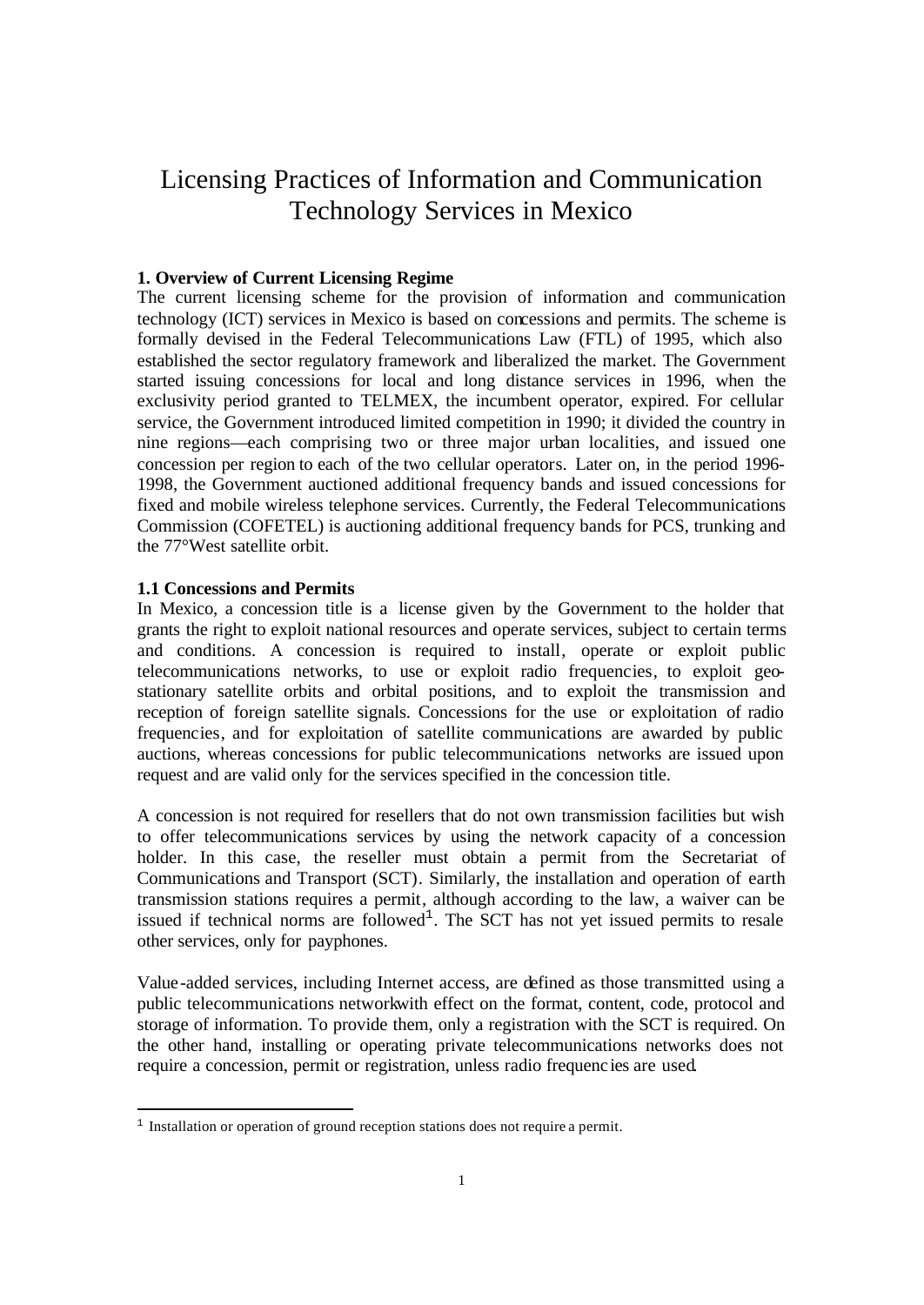The SCT has authority over all concessions and permits and reviews the application process. However, it is COFETEL, the regulatory authority, who receives the applications. COFETEL is not embodied in the FTL and was created by presidential decree in 1996. In 2002, the National Congress proposed a new FTL that would give COFETEL, *inter alia*, complete control over permits and registrations.

There are no limits to the number of concessions or permits. However only Mexican nationals can obtain them and foreign ownership is restricted to 49 percent, except in the case of cellular mobile telephone service, where full ownership is permitted.

### **1.2 Duration**

Concession titles specify the services that the concession holder is authorized to provide to the public, its term, rights, and obligations. Concessions for public telecommunications networks may be issued for a term of up to 30 years and concessions for the use of radio frequencies for a term of up to 20 years. The law does not determine the duration of permits. In the past, the SCT has issued permits for the installation and exploitation of payphones for a term of 20 years, but since 2001, the term has been four years. Upon expiration, all concession and permit holders must reapply for a renewal.

## **1.3 Fees and Guarantees**

There are no fees charged on concessions for wireline public telecommunications networks. The applicant is only required to submit a guarantee to ensure compliance with the concession obligations. Guarantees have to be submitted at the time the concession is issued and must be updated annually according to the National Consumer Price Index (INPC). The amount varies depending on the number of local service areas where the concession holder may provide the authorized services, and of the service itself. In 2004, the guarantee for a national concession for wireline, wireless or long distance telephone service was 14 million pesos (US\$ 1.2 million); the guarantee for an interstate concession for cable television was 4.9 million pesos (US\$ 430,000).

#### **1.4 Application Process**

The application process for a concession or a permit is identical. The law requires the SCT to resolve applications for permits in 90 days, for public telecommunications in 120 days, and for radio frecuencies in 180 days. However, an incomplete application could delay the process for up to a year. Applicants for a concession need to submit complete documentation that includes: technical specifications, such as description of the equipment and technical standards; commitments in terms of local service areas that will be served; investment to be made; quality standards; and a comprehensive business plan that contains financing and marketing programs, revenue forecasts and details of employment and training programs.

#### **2. Licensing Reforms to Address Convergence**

The regulatory framework in Mexico has not yet been fully adapted to accommodate technological convergence. The concession scheme remains segmented and treats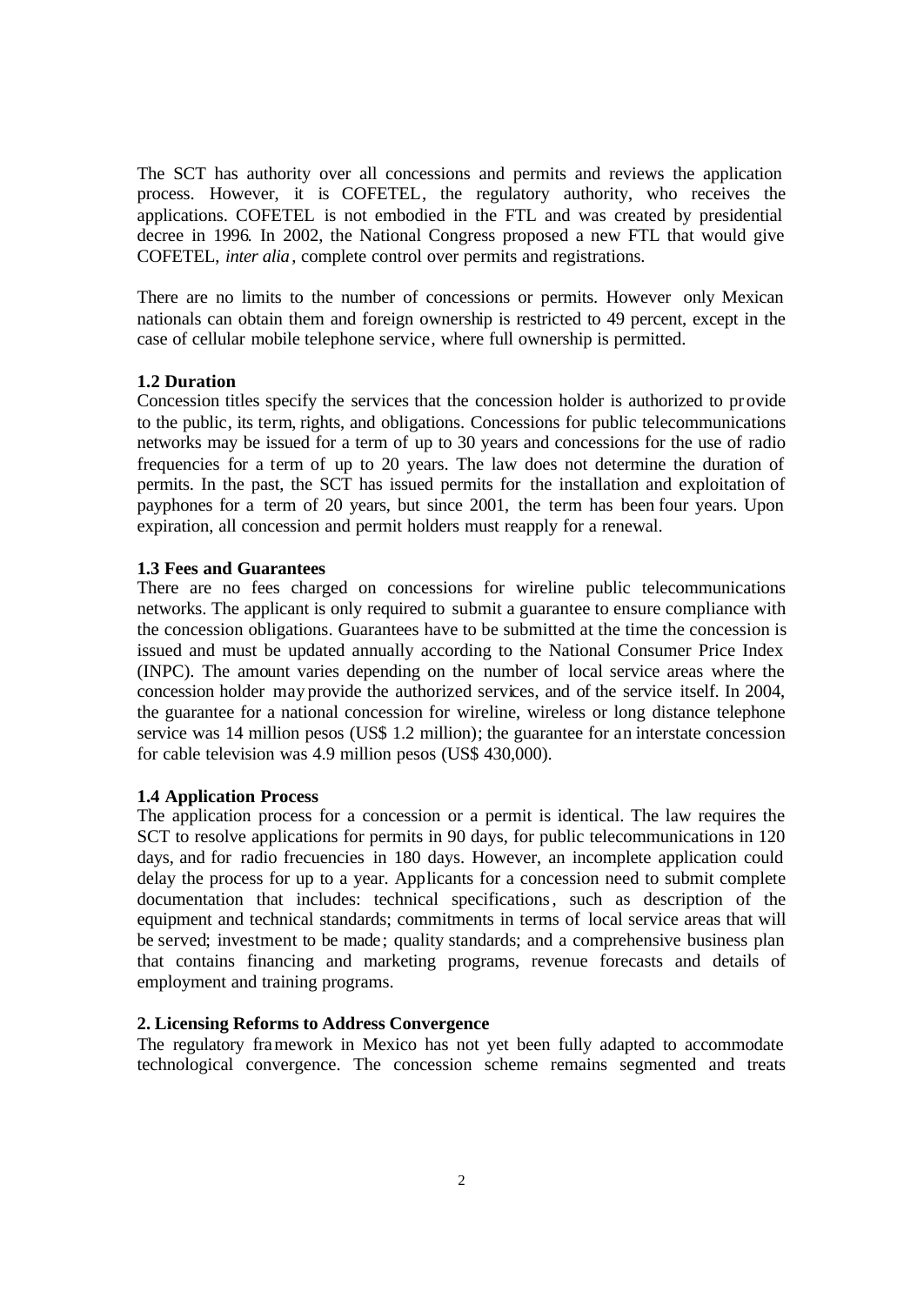separately services such as broadcasting<sup>2</sup>, data, and telephony. Moreover, operators have not yet been authorized to provide a full range of ICT services.

The Government has explicitly recognized the need to adapt the regulatory framework to make it compatible with the convergence of telecommunications, broadcasting and informatics. In its Communications Sector Program for 2001-2006 (CSP), the SCT plans to update the FTL to make it compatible with the new regulatory and technological environment. Among other actions, it intends to review the concession procedures to simplify them and increase its transparency, and to start issuing permits to resellers of voice and data services.

## **2.1 Proposed Reforms**

In August 2002, Congress produced a draft FTL that had among its main objectives to facilitate ICT convergence. The following are some of the measures proposed in the draft:

- Adopting the principle of technology neutrality
- Requiring interconnection for all public telecommunication networks, including cable, in a non-discriminatory and transparent manner
- Adopting simplified procedures for obtaining new concessions for public telecommunication networks and for adding or substituting services originally authorized to concession holders
- Granting COFETEL the right to issue permits and manage registrations for valueadded services
- Granting operators an automatic authorization should COFETEL not issue a permit within a defined time period
- Empowering COFETEL and eliminating the functional ambiguities with SCT

The draft legislation also proposed the introduction  $\sigma$  market dominance analysis and related regulations, maintenance of the 49 percent limit on foreign investment, and issuance of regulations by COFETEL on access to essential network elements on an unbundled basis. The draft legislation was met with opposition from various interest groups and legislators and has not been passed by Congress. Negotiations for a new regulatory framework have not moved forward.

## **2.2 Recent Regulations**

i,

The SCT and COFETEL have adopted several agreements and regulations to address the phenomenon of technological convergence. In the last quarter of 2003, the SCT amended the concession titles of cable and  $MMDS<sup>3</sup>$  network carriers, allowing them to provide Internet access services (bidirectional data transmission). The main cable operators were

<sup>&</sup>lt;sup>2</sup> The Broadcasting Act (Ley Federal de Radio y Televisión) was enacted in 1960.

<sup>&</sup>lt;sup>3</sup> Multi-channel Multipoint Distribution Service (MMDS) also known as wireless cable, is a broadcasting and communications service that operates in the ultra high frequency (VHF) segment of the radio spectrum